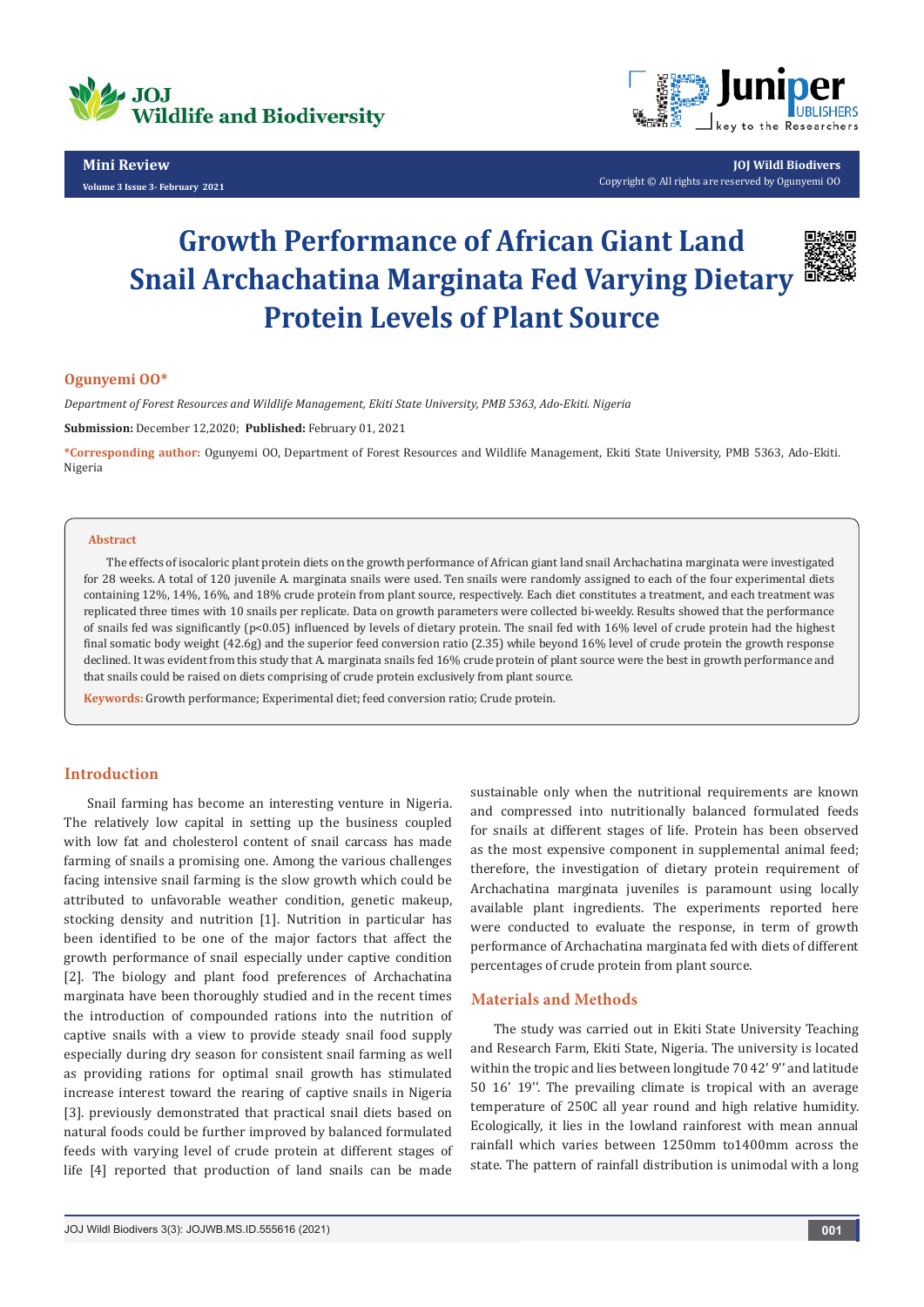rainy season between April and mid- November with a peak in September while dry season stretches from mid- November to the end of March.

The snail farm has an area of  $144m<sup>2</sup>$  and each of the experimental treatment units were located under half walled roofed enclosure, protected from adverse weather. There were Pawpaw, Plantain, Orange trees and other woody plants around the farm to create microclimate for snails as prescribed by [5]. During the study, intensive system of snail rearing was employed and food, water were administered to the snails in a close system during the study. Juvenile snails numbering one hundred and twenty (120) with an average weight of 12±4.1g were purchased, acclimatized, and fed regularly with various food items for four consecutive days before the commencement of the experiment. Twelve (12) snail pens were prepared, labeled with different alphabet for identification. The treatment pens were labeled thus: 12% Crude Protein Feed trial, (Treatment A), 14% Crude Protein Feed trial (Treatment B), 16% Crude Protein Feed trial (Treatment C) and 18% Crude Protein Feed trial (Treatment D). The treatment pens were filled with hot water sterilized soil, rich in humus to a depth of 5cm to serve as bedding media for the snails and the soil was replaced with sterilized soil every 3 months to prevent excessive contamination with snail droppings and mucus secretions. At the commencement of the experiment, the initial weight of the snail was determined with a sensitive balance scale. One hundred and twenty (120) snails were allotted at random to each of the 12 pens and were subjected to four treatments in replicates of 10 snails per each of the three replicates to study the growth performance of juvenile A. marginata fed on isocaloric diets with varying percentages of crude protein (12%, 14%, 16%, and 18%) from plant source. The trial diets were formulated using locally available feed ingredients procured from a reputable farm. The snails were fed once daily at 2% body weight at 1800hours in each of the treatments and later adjusted in accordance with increment in the somatic weight of the snails. The growth parameter of snails on different feeding trials was measured biweekly for 28 weeks of the growth experiment. Proximate analysis of the trial diets were carried according to [6]and were subjected to one-way analysis of variance [7] and Duncan's Multiple Range Test [8] when required.

#### **Results and Discussion**

The ingredient constituents of the formulated isocaloric diets use for the experimental trials are presented in (Table 1) while (Table 2) shows the proximate composition of the experimental diets. The diet D with 18% crude protein had the highest percentage of lipid content while the lowest lipid content was recorded in diet A with 12% level of crude protein. The lipid content in the experimental diet increases with the level of crude protein. The crude fibre content of the experimental feeds recorded the highest value in diet D with 18% crude protein while the lowest value of crude fibre was recorded in diet A with 12% crude protein. The crude fibre content of the experimental diets was relatively higher in diet D with 18% crude protein  $(3.90 \pm 0.04)$  and diet C with 16% crude protein (3.72  $\pm$  0.09) with the lowest value recorded for diets with 12% and 14% crude protein. The Ash content of the diet had the highest value 9.47 ± 0.01 in diet D while diet A recorded the lowest value of  $8.37 \pm 0.01$ . The performance (final weight, average weight gain and daily weight gain) of A. marginata fed with four dietary crude protein levels are shown in (Table 3). There were significant differences ( $p < 0.05$ ) among treatment trials in average final somatic body weight. It was observed from the result that diet C performed best with the highest average final body weight. This is followed by diet D with 18% level of crude protein while the least body weight gain was recorded in diet A with 12% level of crude protein. There was significant increase (p< 0.05) in the growth and feed conversion ratio (AWG and FCR) up to an optimum of 16% crude protein level and beyond which growth response declined. The growth data vividly revealed the declination in the growth response at 18 % level of crude protein. The highest percentage weight gain of 178.4 percent was observed in snail fed diet C (16% CP) while the least percentage value of 121.6 was recorded for snail feed on the experimental diet A (12% CP) level. The statistical evaluation of the percentage weight gain of group of snails fed revealed that, differences in the percentage weight gain among treatments were significant (p<0.05).

**Table 1:** Percentage Composition of Experimental Diets.

| Ingredient/<br><b>Diet</b> | $A(12\%)$     | B(14%)                   | C(16%)                   | D(18%)        |  |
|----------------------------|---------------|--------------------------|--------------------------|---------------|--|
| Yellow maize               | 82.43         | 70.71                    | 70.97                    | 65.27         |  |
| Soya beans                 | 4.57          | 10.29                    | 16.03                    | 21.73         |  |
| Wheat offal                | 10            | 10                       | 10                       | 10            |  |
| Bone meal                  | $\mathcal{L}$ | $\overline{\mathcal{L}}$ | $\overline{\mathcal{L}}$ | $\mathcal{L}$ |  |
| Vitamin<br>premix          | 0.5           | 0.5                      | 0.5                      | 0.5           |  |
| Methionine                 | 0.25          | 0.25                     | 0.25                     | 0.25          |  |
| Lysine                     | 0.25          | 0.25                     | 0.25                     | 0.25          |  |

**Table 2:** Proximate Composition of Experimental Diets.

| Parameters/<br><b>Diets</b> | <b>12% (Diet</b><br>A) | <b>14% (Diet</b><br>B) | <b>16% (Diet</b><br>C) | <b>18% (Diet</b><br>D) |  |
|-----------------------------|------------------------|------------------------|------------------------|------------------------|--|
| Dry matter                  | 88.74                  | 89.61                  | 89.5                   | 88.7                   |  |
| Ash                         | 8.37                   | 9.26                   | 9.4                    | 9.47                   |  |
| Crude Protein               | 12.14                  | 14.11                  | 16.08                  | 18.16                  |  |
| Crude fibre                 | 3.61                   | 3.67                   | 3.82                   | 3.9                    |  |
| Crude fat                   | 3.47                   | 3.49                   | 3.53                   | 3.59                   |  |
| Carbohydrate                | 57.63                  | 57.65                  | 57.64                  | 57.67                  |  |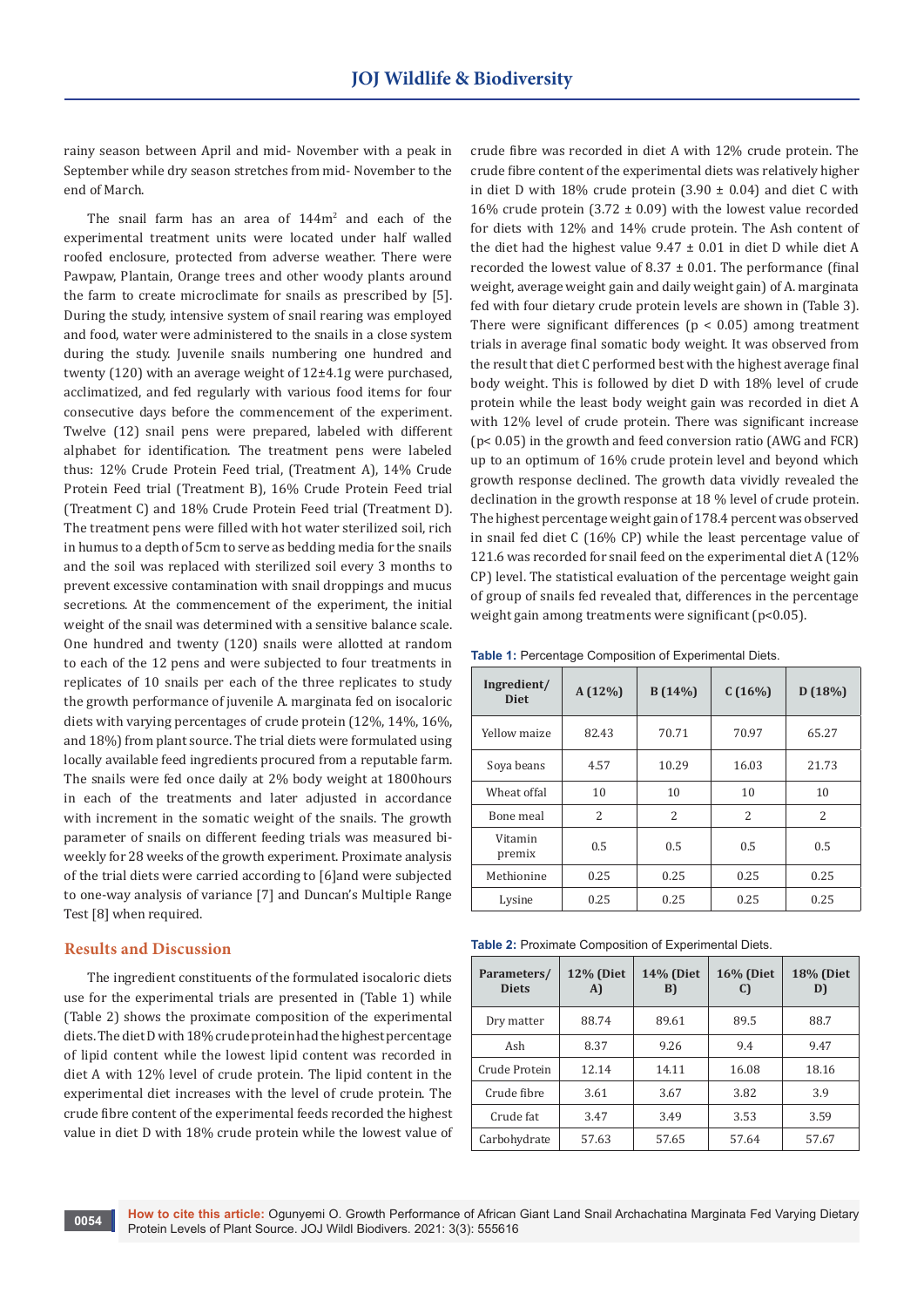| <b>Treatments</b>          |       |                   |       |       |  |  |  |  |
|----------------------------|-------|-------------------|-------|-------|--|--|--|--|
| <b>Parameters</b>          | A     | B                 | C     | D     |  |  |  |  |
| Mean Initial Weight (g)    | 15.3a | 15.2a             | 15.3a | 15.4a |  |  |  |  |
| Mean Final Weight (g)      | 33.9a | 36.8 <sub>b</sub> | 42.6c | 39.8d |  |  |  |  |
| Percentage Mean weight (%) | 121.6 | 142.1             | 178.4 | 158.4 |  |  |  |  |
| Total food supply (g)      | 100   | 100               | 100   | 100   |  |  |  |  |
| FCR.                       | 2.95  | 2.72              | 2.35  | 2.51  |  |  |  |  |

**Table 3:** The Performance of Growing A marginata snails fed varying dietary crude protein level

Means with different superscripts are significantly different (P< 0.05).

## **Discussion**

 The growth performance of A. marginata snails fed with the different levels of crude protein from plant source is presented in (Table 2). The initial body weight of the experimental snails recorded no significant differences at p>0.05. The mean final body weight and percentage mean weight of snails fed with varying levels of crude protein were significantly increased and performed best with feed of 16% crude protein and this is followed by diet D with 18% level of crude protein. The significant variation in growth parameters of the snails which may be attributable to differences in crude protein levels since the initial weight of the experimental snails were not significant and similar feeding regimes were used in the study. This agrees with the findings of [9] that snail grows and performs optimally on compounded ration of high crude protein content. The differences shown in the growth parameters could be further attributed to variations in the protein levels of the feeds which were in conformity with the findings of [10] who had earlier reported that variation in dietary levels of protein affects the growth responses of juvenile snails. The observation of significant increase in the growth performance and feed conversion ratio up to an optimum of 16% crude protein level and beyond which growth response declined may be linked with the imbalance in calorie to protein ratio [11]. reported the side effects of imbalance calorie to protein ratio in the diets of animals. He further reiterated that high protein to low energy level in formulated feeds slow down the growth rate of animals [12]. discovered that snail utilize balanced protein and energy rich diets for optimal growth in captivity. Visual observation of the experimental snails fed on diets of lower percentage of crude protein did not revealed any form of morphological symptoms of nutritional deficiency except for reduced growth response. However, with respect to the high performance of diet C with 16% crude protein, it my strong believe that the diet produced a good combination of metabolizable protein and energy requirements for juvenile snails without utilizing the protein requirement for energy generation. Food Conversion Ratio (FCR) was superior for A. marginata snail fed diet C with 16% crude protein with mean food conversion ratio of 2.35 compared with those fed with other dietary treatments (2.95, 2.72, and 2.51, Trt. A, Trt. B and Trt. D respectively). The nutritious composition of diets A and

B with 12% and 14% crude protein may be inadequate for the snails to meet their optimal growth requirements while the food conversion ratio of diet D with the highest (18%) level of crude protein may be as a result of imbalance in the calorie to protein ratio. The outcome of the trials shows that the somatic body weight which were higher for snails fed with diet comprising of 16% crude protein had better food conversion ratio than the rest of the experimental feeds fed to the that snails which indicate maximum nutritional derivation from combination of ingredients that produce feed with 16% crude protein and 3141.04kcal/ kg. This result agrees with the findings of [10] that formulated concentrate fed to snails' impact positively on the growth performance and sensory properties of snail species. The results of this study obviously showed that the higher the percentage of crude protein with commensurate energy requirements of snail, produces higher progression of weight gain.

# **Conclusion**

Archachatina marginata cultural characteristics have made it the object of interest in mini livestock farming in Nigeria. The growing advancement in its farming has necessitated increase interest in nutritional requirements at lower stages of life. The results obtained from this study has been able to make it evident that increment in the level of crude protein from exclusive plant source with commensurate energy level to a point increased the average weight gain of juvenile African giant snails.

## **References**

- 1. Ejidike BN (2001) Dietary protein requirements of the African giant land *(Archachatina marginata)*. Journal of Applied Tropical Agriculture. 6:111-115.
- 2. Akinnusi O (2002) Comparative evaluation of fresh fruits leaves and concentrate feed on the growth and reproductive performance of the African land snail *(Archachatina marginata)*. Proceedings of the 27th Annual Conference of the Nigerian Society of Animal Production (NSAP), Federal University of Technology, Akure (FUTA) p328-320.
- 3. [Ejidike BN \(2016\) Growth Response of African Giant Land Snail](https://www.ijcmas.com/5-5-2016/B.%20N.%20Ejidike.pdf)  [Archachatina marginata Fed on Single Plant Leaves or the Leaves](https://www.ijcmas.com/5-5-2016/B.%20N.%20Ejidike.pdf)  [Supplemented with Diet of 25% crude Protein. International Journal of](https://www.ijcmas.com/5-5-2016/B.%20N.%20Ejidike.pdf)  [current Microbiology and Applied Sciences 5\(5\): 934-939.](https://www.ijcmas.com/5-5-2016/B.%20N.%20Ejidike.pdf)
- 4. [Ogunyemi OO \(2019\) Growth Performance of Juvenile African Giant](https://ideas.repec.org/a/zib/zbmjsa/v2y2018i1p1-4.html)  Land Snail *(Archachatina Marginata)* [fed on Different Natural Plant](https://ideas.repec.org/a/zib/zbmjsa/v2y2018i1p1-4.html)  [foods. Proceedings of 3rd Annual Conference of Wildlife Society of](https://ideas.repec.org/a/zib/zbmjsa/v2y2018i1p1-4.html)  [Nigeria. Ibadan, Nigeria. Pp. 62-83.](https://ideas.repec.org/a/zib/zbmjsa/v2y2018i1p1-4.html)
- 5. [Cobbinah JR \(2008\) Snail farming in West Africa. A practical guide.](https://d3gxp3iknbs7bs.cloudfront.net/attachments/37ff29d26c66fa4b5876c5e81ddad2d253737f28.pdf)  [Ibadan, Oyo, Nigeria: C.T.A Publication](https://d3gxp3iknbs7bs.cloudfront.net/attachments/37ff29d26c66fa4b5876c5e81ddad2d253737f28.pdf)
- 6. AOAC Association of Official Analytical Chemists (1990) Official methods of analysis. 18th ed. Washington (DC): AOAC.
- 7. Steel RGD, Torrie JH (1980) Principles and procedures of Statistics. 2nd ed. New York: Mc Graw- Hill.
- 8. Duncan DB (1955) New Multiple Range Test. Biometrics. 11:1-42.
- 9. [Imevbore EA, Ajayi SS \(1993\) Food preference of the African giant land](https://onlinelibrary.wiley.com/doi/abs/10.1111/j.1365-2028.1993.tb00540.x)  snail *(Archachatina marginata)* [in captivity. African Journal of Ecology.](https://onlinelibrary.wiley.com/doi/abs/10.1111/j.1365-2028.1993.tb00540.x)  [31\(3\): 265-267.](https://onlinelibrary.wiley.com/doi/abs/10.1111/j.1365-2028.1993.tb00540.x)